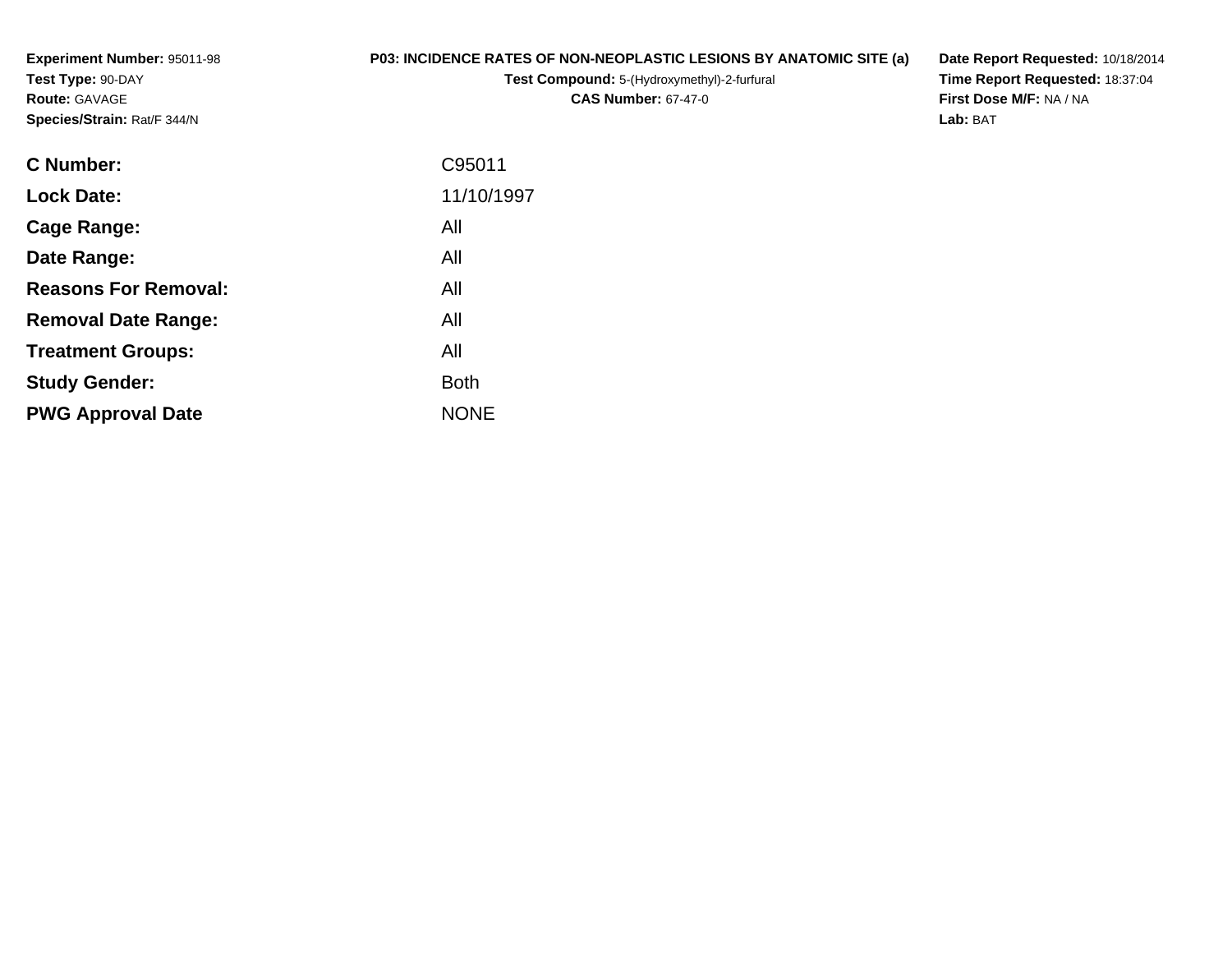| Experiment Number: 95011-98<br>Test Type: 90-DAY<br>Route: GAVAGE<br>Species/Strain: Rat/F 344/N     |            | P03: INCIDENCE RATES OF NON-NEOPLASTIC LESIONS BY ANATOMIC SITE (a)<br>Test Compound: 5-(Hydroxymethyl)-2-furfural<br><b>CAS Number: 67-47-0</b> | Date Report Requested: 10/18/2014<br>Time Report Requested: 18:37:04<br>First Dose M/F: NA / NA<br>Lab: BAT |                     |                       |                      |
|------------------------------------------------------------------------------------------------------|------------|--------------------------------------------------------------------------------------------------------------------------------------------------|-------------------------------------------------------------------------------------------------------------|---------------------|-----------------------|----------------------|
| F 344/N Rat MALE                                                                                     | 0 MG/KG    | 94 MG/KG                                                                                                                                         | <b>MG/KG</b><br>188                                                                                         | <b>MG/KG</b><br>375 | <b>MG/KG</b><br>750   | 1500 MG/KG           |
| <b>Disposition Summary</b>                                                                           |            |                                                                                                                                                  |                                                                                                             |                     |                       |                      |
| <b>Animals Initially In Study</b><br><b>Early Deaths</b><br><b>Natural Death</b><br><b>Survivors</b> | 10         | 10                                                                                                                                               | 10                                                                                                          | 10                  | 10                    | 10<br>1              |
| <b>Terminal Sacrifice</b><br><b>Animals Examined Microscopically</b>                                 | 10<br>5    | 10<br>$5\phantom{.0}$                                                                                                                            | 10<br>5                                                                                                     | 10<br>5             | 10<br>$5\phantom{.0}$ | 9<br>$5\phantom{.0}$ |
| <b>ALIMENTARY SYSTEM</b><br>None                                                                     |            |                                                                                                                                                  |                                                                                                             |                     |                       |                      |
| CARDIOVASCULAR SYSTEM<br>None                                                                        |            |                                                                                                                                                  |                                                                                                             |                     |                       |                      |
| <b>ENDOCRINE SYSTEM</b><br>None                                                                      |            |                                                                                                                                                  |                                                                                                             |                     |                       |                      |
| <b>GENERAL BODY SYSTEM</b><br>None                                                                   |            |                                                                                                                                                  |                                                                                                             |                     |                       |                      |
| <b>GENITAL SYSTEM</b><br>None                                                                        |            |                                                                                                                                                  |                                                                                                             |                     |                       |                      |
| HEMATOPOIETIC SYSTEM<br>None                                                                         |            |                                                                                                                                                  |                                                                                                             |                     |                       |                      |
| <b>INTEGUMENTARY SYSTEM</b><br>None                                                                  |            |                                                                                                                                                  |                                                                                                             |                     |                       |                      |
| MUSCULOSKELETAL SYSTEM<br>None                                                                       |            |                                                                                                                                                  |                                                                                                             |                     |                       |                      |
| NERVOUS SYSTEM<br><b>Brain</b><br>Spinal Cord                                                        | (5)<br>(5) | (5)<br>(5)                                                                                                                                       | (5)<br>(5)                                                                                                  | (5)<br>(5)          | (5)<br>(5)            | (5)<br>(5)           |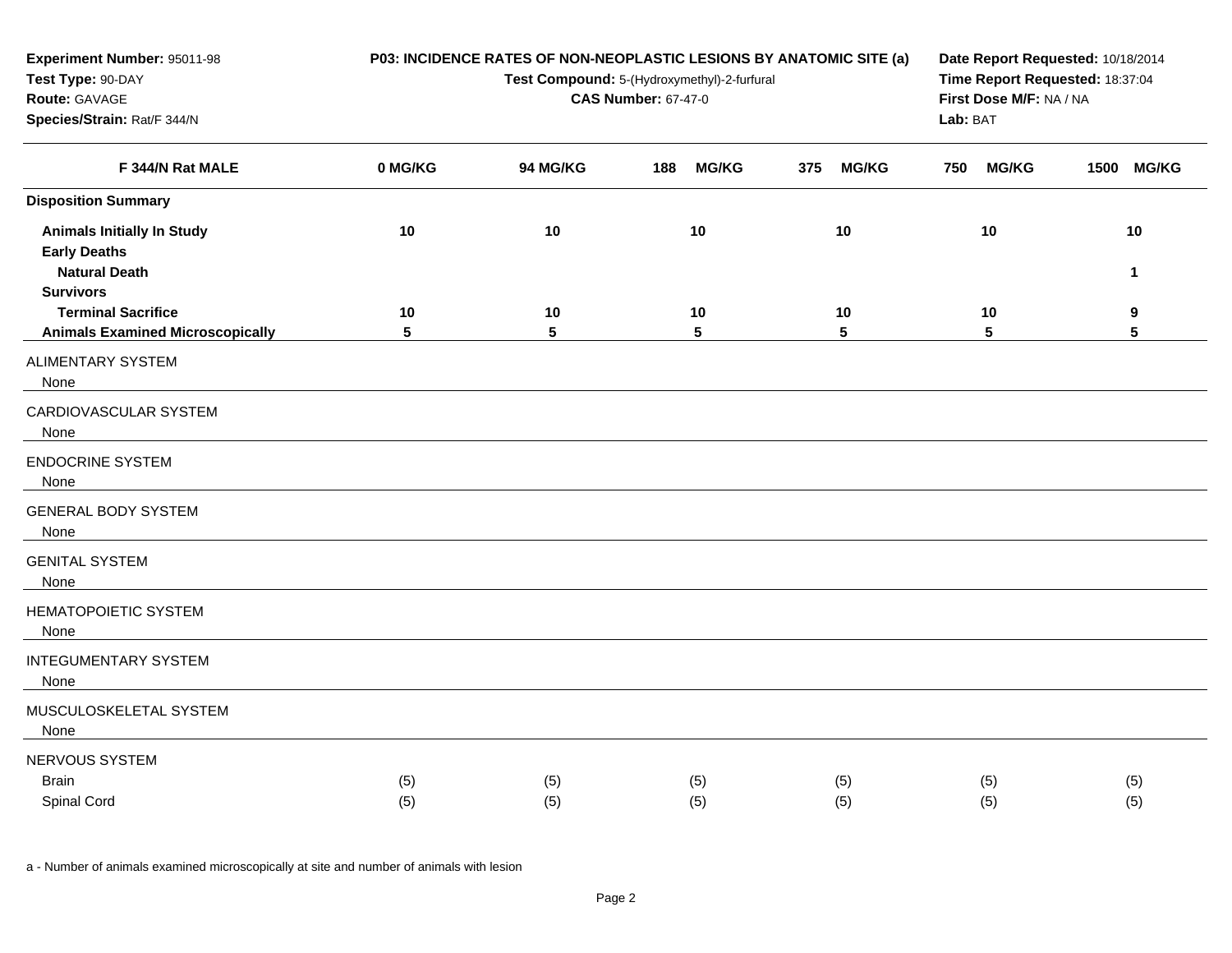| Experiment Number: 95011-98<br>Test Type: 90-DAY<br><b>Route: GAVAGE</b><br>Species/Strain: Rat/F 344/N | P03: INCIDENCE RATES OF NON-NEOPLASTIC LESIONS BY ANATOMIC SITE (a)<br>Test Compound: 5-(Hydroxymethyl)-2-furfural<br><b>CAS Number: 67-47-0</b> |          |     |              |     | Date Report Requested: 10/18/2014<br>Time Report Requested: 18:37:04<br>First Dose M/F: NA / NA<br>Lab: BAT |     |              |      |              |
|---------------------------------------------------------------------------------------------------------|--------------------------------------------------------------------------------------------------------------------------------------------------|----------|-----|--------------|-----|-------------------------------------------------------------------------------------------------------------|-----|--------------|------|--------------|
| F 344/N Rat MALE                                                                                        | 0 MG/KG                                                                                                                                          | 94 MG/KG | 188 | <b>MG/KG</b> | 375 | <b>MG/KG</b>                                                                                                | 750 | <b>MG/KG</b> | 1500 | <b>MG/KG</b> |
| <b>RESPIRATORY SYSTEM</b><br>None                                                                       |                                                                                                                                                  |          |     |              |     |                                                                                                             |     |              |      |              |
| SPECIAL SENSES SYSTEM<br>None                                                                           |                                                                                                                                                  |          |     |              |     |                                                                                                             |     |              |      |              |
| URINARY SYSTEM<br>None                                                                                  |                                                                                                                                                  |          |     |              |     |                                                                                                             |     |              |      |              |

\*\*\*END OF MALE DATA\*\*\*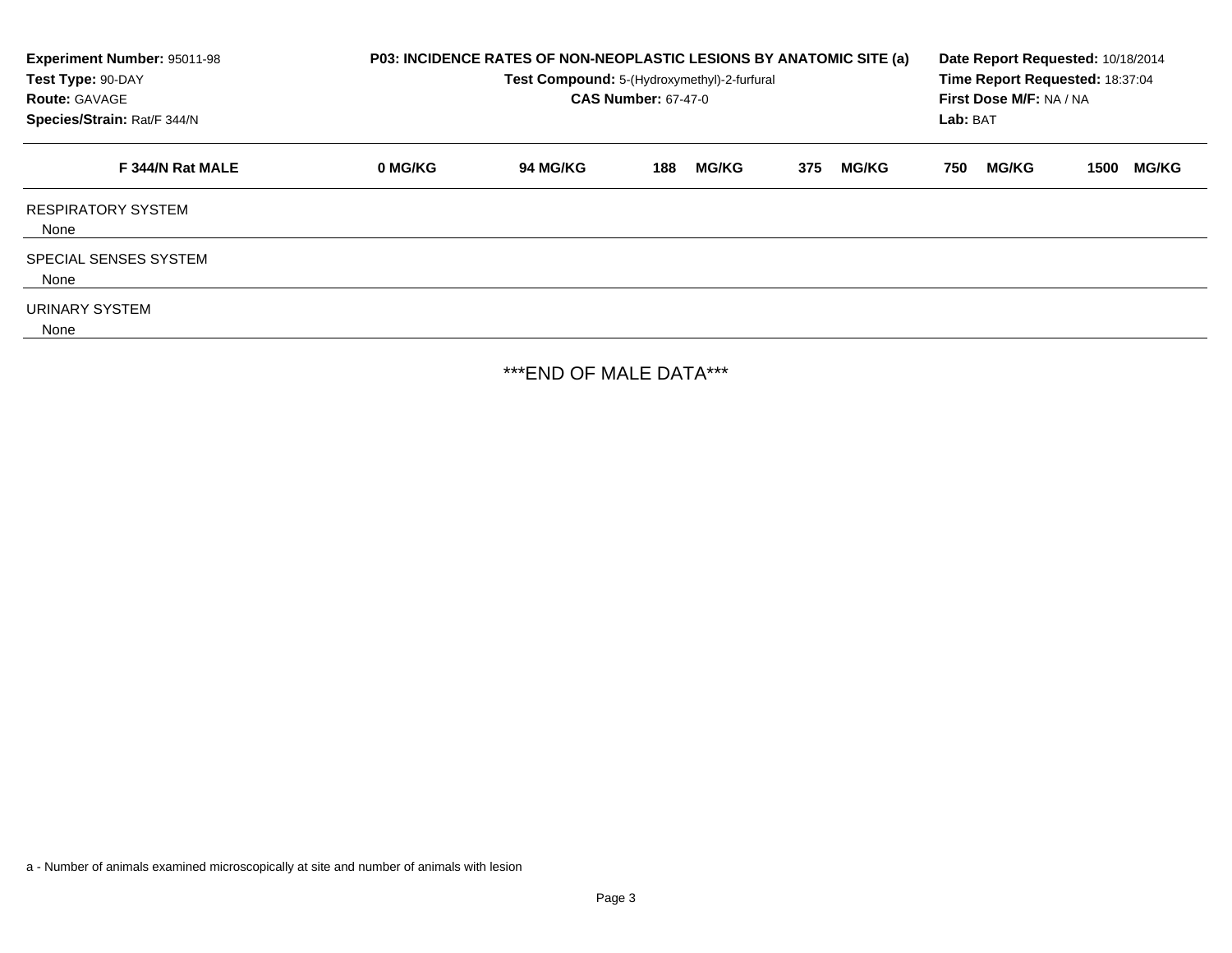| Experiment Number: 95011-98<br>Test Type: 90-DAY<br>Route: GAVAGE<br>Species/Strain: Rat/F 344/N |         | P03: INCIDENCE RATES OF NON-NEOPLASTIC LESIONS BY ANATOMIC SITE (a)<br>Test Compound: 5-(Hydroxymethyl)-2-furfural<br><b>CAS Number: 67-47-0</b> | Date Report Requested: 10/18/2014<br>Time Report Requested: 18:37:04<br>First Dose M/F: NA / NA<br>Lab: BAT |                     |                       |                              |
|--------------------------------------------------------------------------------------------------|---------|--------------------------------------------------------------------------------------------------------------------------------------------------|-------------------------------------------------------------------------------------------------------------|---------------------|-----------------------|------------------------------|
| F 344/N Rat FEMALE                                                                               | 0 MG/KG | 94 MG/KG                                                                                                                                         | 188<br><b>MG/KG</b>                                                                                         | 375<br><b>MG/KG</b> | <b>MG/KG</b><br>750   | 1500 MG/KG                   |
| <b>Disposition Summary</b>                                                                       |         |                                                                                                                                                  |                                                                                                             |                     |                       |                              |
| <b>Animals Initially In Study</b><br><b>Early Deaths</b>                                         | 10      | 10                                                                                                                                               | 10                                                                                                          | 10                  | 10                    | 10                           |
| <b>Moribund Sacrifice</b><br><b>Natural Death</b><br><b>Survivors</b>                            |         |                                                                                                                                                  |                                                                                                             |                     |                       | $\mathbf{1}$<br>$\mathbf{2}$ |
| <b>Terminal Sacrifice</b><br><b>Animals Examined Microscopically</b>                             | 10<br>5 | 10<br>5                                                                                                                                          | 10<br>$5\phantom{.0}$                                                                                       | 10<br>5             | 10<br>$5\phantom{.0}$ | $\overline{7}$<br>5          |
| ALIMENTARY SYSTEM<br>None                                                                        |         |                                                                                                                                                  |                                                                                                             |                     |                       |                              |
| CARDIOVASCULAR SYSTEM<br>None                                                                    |         |                                                                                                                                                  |                                                                                                             |                     |                       |                              |
| <b>ENDOCRINE SYSTEM</b><br>None                                                                  |         |                                                                                                                                                  |                                                                                                             |                     |                       |                              |
| <b>GENERAL BODY SYSTEM</b><br>None                                                               |         |                                                                                                                                                  |                                                                                                             |                     |                       |                              |
| <b>GENITAL SYSTEM</b><br>None                                                                    |         |                                                                                                                                                  |                                                                                                             |                     |                       |                              |
| <b>HEMATOPOIETIC SYSTEM</b><br>None                                                              |         |                                                                                                                                                  |                                                                                                             |                     |                       |                              |
| <b>INTEGUMENTARY SYSTEM</b><br>None                                                              |         |                                                                                                                                                  |                                                                                                             |                     |                       |                              |
| MUSCULOSKELETAL SYSTEM<br>None                                                                   |         |                                                                                                                                                  |                                                                                                             |                     |                       |                              |
| NERVOUS SYSTEM<br><b>Brain</b>                                                                   | (5)     | (5)                                                                                                                                              | (5)                                                                                                         | (5)                 | (5)                   | (5)                          |